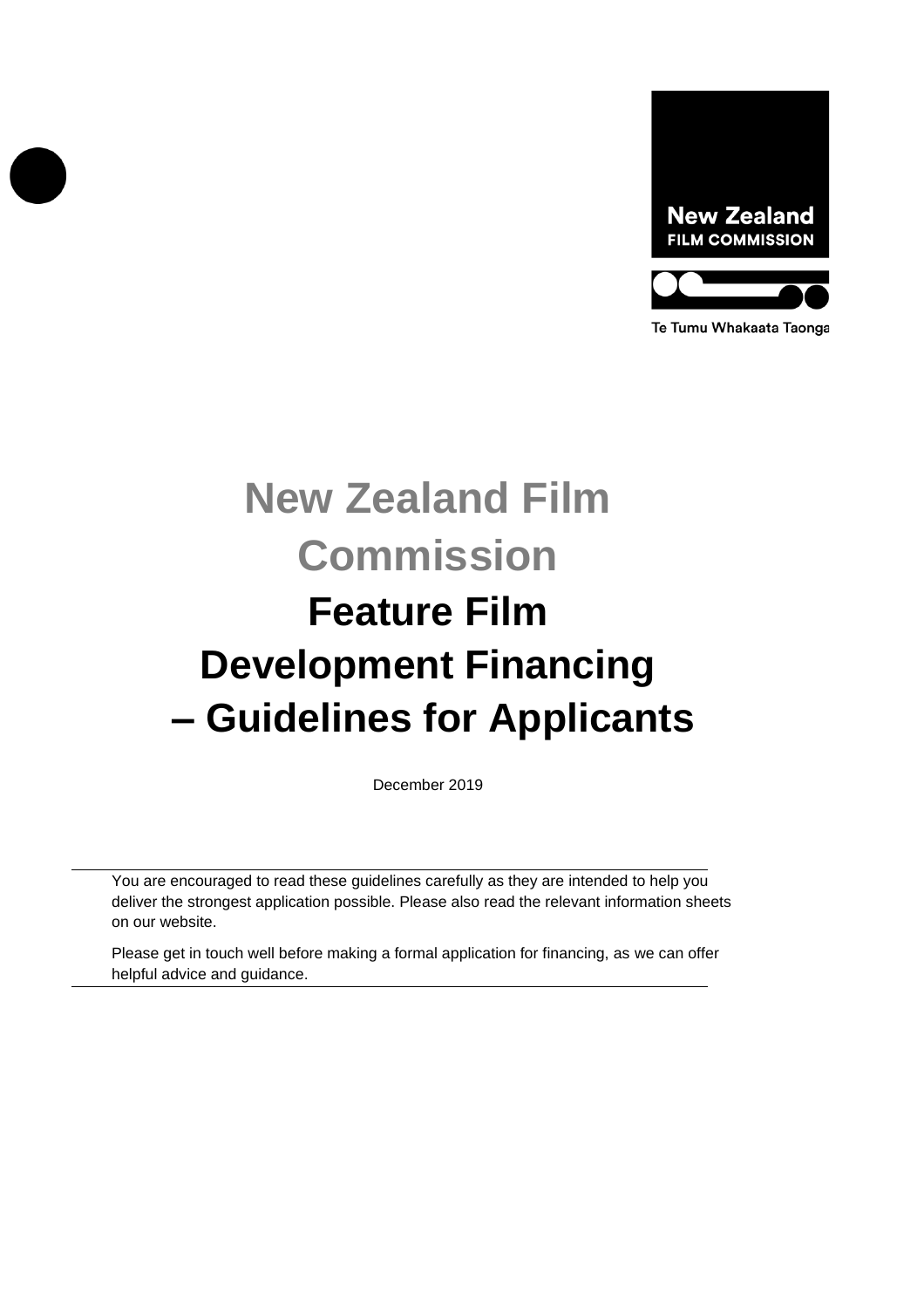# **Introduction**

Our mission at the New Zealand Film Commission (the NZFC) is to champion the New Zealand film industry.

We are here to help people in the industry make films that are distinctive, culturally significant, high impact and authentic. We want to support a diverse range of narrative feature film and theatrical documentary projects that will attract audiences here and overseas and further the careers of the filmmakers and the production companies behind them.

We work with filmmakers at all stages, from the development of exciting ideas, through to production and post-production.

As you develop your project, we may be able to support you with Development Financing. Keep in mind that the amount of financial support filmmakers apply for is far greater than the amount of money available. When deciding which projects to support, we look for screenplays with the potential to become great New Zealand films.

# **Feature Film Development Financing overview**

Development Financing provides non-recoupable grants for the development of narrative feature films up to a total of \$80,000 across all stages per project. Grants may be applied as additional Producer Equity when the project goes into production.

We recognise that screenplays go through a number of stages of writing and development, and development financing is organised to reflect this progression.

The different stages of Development Financing are:

- 1. **The Early Development Fund (EDF)** provides grants for the development of narrative feature film scripts. You can apply for up to \$25,000 per application and you can apply more than once per project, up to a total amount of \$60,000 EDF financing per project. This cap includes all EDF financing, whether it was made in the form of a grant or a loan (which was the NZFC's earlier practice). At this stage, we're looking to support the best ideas with the potential to be great films.
- 2. **The Advanced Development Fund (ADF)** provides grants to support advanced narrative feature film projects into production. This is the final stage before applying for production finance. The main aim at this level is to assist projects to achieve the market attachments that will make them eligible for production financing, such as early packaging and pre-production costs. You can apply once to ADF for up to \$30,000 per project, so long as the accumulated total Development Financing doesn't go beyond \$80,000 per project. This cap includes all EDF financing and any other NZFC Development Financing, whether made in the form of a grant or a loan.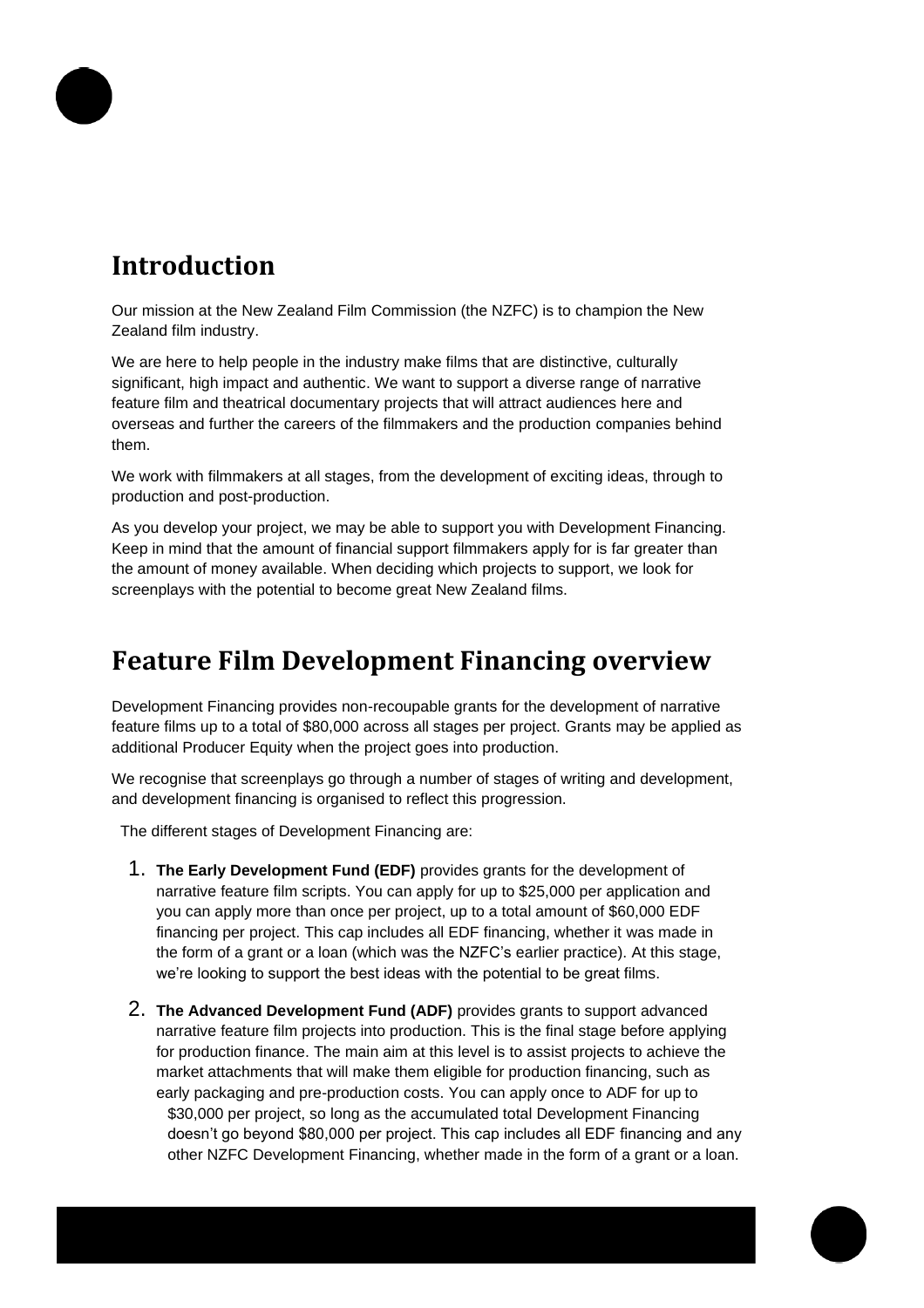

You don't need to have applied for or received EDF financing before applying to the ADF.

3. **The CEO Delegation (CEOD)** is an option for projects where there is an urgent need for Development Financing and the project falls outside EDF or ADF criteria. CEOD is only available in exceptional circumstances and the NZFC will advise whether this may be an option for you. Please contact the Development and Production team if you think your circumstances may qualify for this financing. You cannot apply without talking to us first and you should not count on CEOD funds as part of your development plan.

In addition to the above, we recognise there may be a very rare circumstance where a project has reached its Development Financing cap of \$80,000 but is not yet ready for production, for example if it is picked up by a new team. Please contact the Development and Production Team to discuss what possibilities are open to you in this circumstance.

At each successive stage the criteria for assessing applications becomes more rigorous and more market-focussed. If you apply at more than one stage, it is expected each application you make shows evidence of significant advancement. There's more about the criteria on page 9.

### **Development Financing conditions**

NZFC Development Financing is provided as a grant, which does not need to be repaid unless you breach certain terms of the Development Grant Agreement. Because grants are subject to GST, if you are GST registered, GST will be added to the grant when it is paid. For more information see the *Grant Agreements information sheet*.

The Development Financing will be paid when the Development Grant Agreement is signed and an invoice is received from you, and, where applicable, the NZFC has reviewed and approved your chain of title documentation. See the *Chain of Title Information Sheet*. You will specify in your application when you can supply your deliverables to the NZFC. This will be a number of months (6 for example) after you receive the Development Grant.

Certain reports and updated documentation will be required, in particular you will be required to report back to us on what you have done with the money. It is important for you to meet your reporting obligations.

You will be considered ineligible for funding if you have outstanding reports or deliverables relating to other NZFC funding or are in breach of any contract with NZFC.

Note that your project does not have to get NZFC Development Financing for it to be eligible for other NZFC Production Financing.

It is advised that you to keep your development spend in proportion to the intended production budget of your film.

While receiving NZFC Development Financing recognises the potential of your project, it does not imply an ongoing commitment to future NZFC financing. Projects that get a development grant cannot count on further grants and each application is considered on its own merits.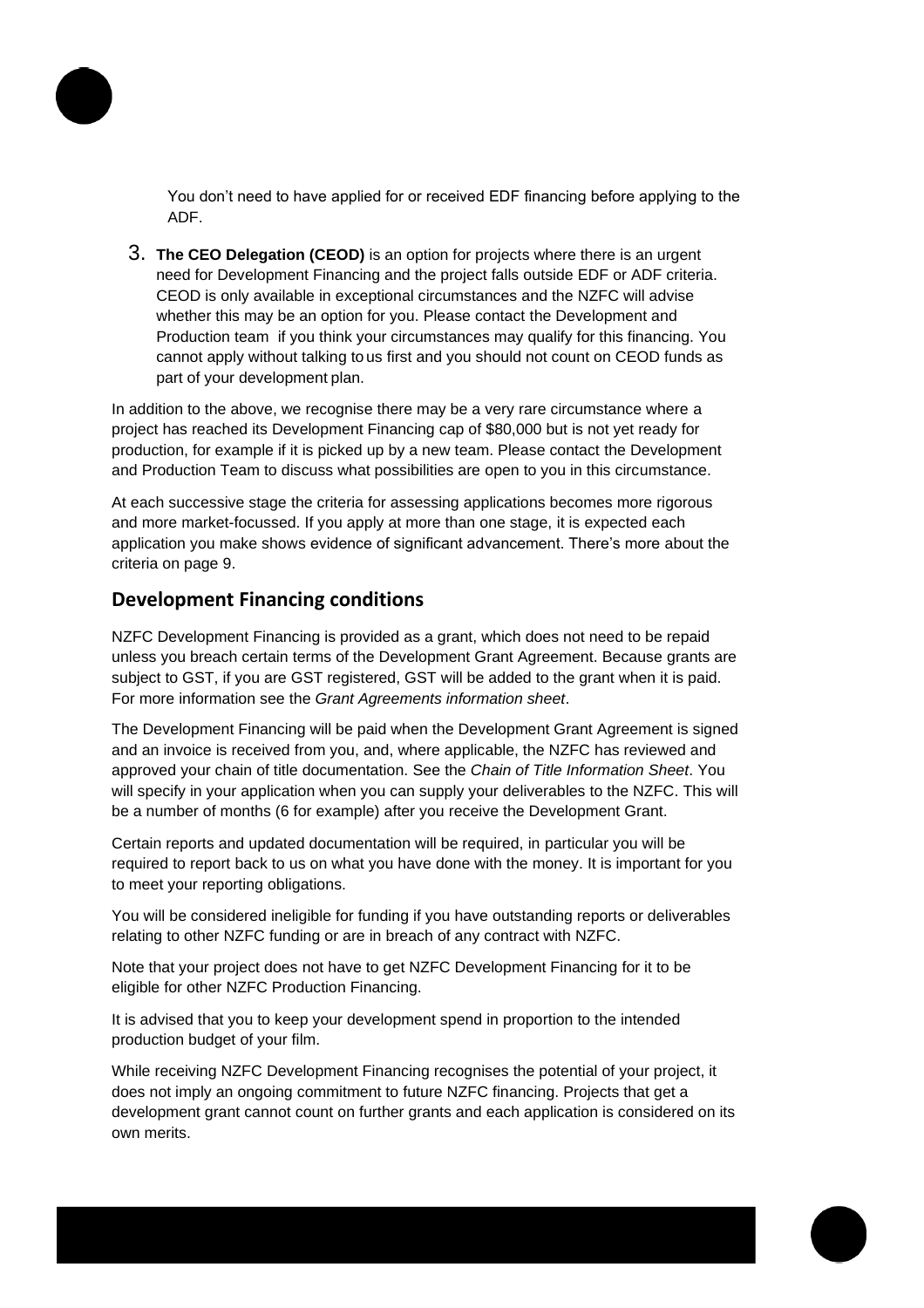

Investment is discretionary, and decisions are final. The criteria applied when making financing decisions may change from time to time, but decisions will be consistent with the New Zealand Film Commission Act 1978.

### **Other development opportunities**

NZFC development funds are just some of the options for development assistance. Other options include the following:

- [Seed Grants](http://www.nzfilm.co.nz/funding/feature-films/early-development/seed-development-fund) are funds the NZFC has devolved to the New Zealand Writers Guild as a writer-focused early development fund.
- [He Ara](http://www.nzfilm.co.nz/funding/feature-films/he-ara) is a devolved development scheme aimed at assisting established New Zealand writers, producers and directors of Māori and/or Pasifika heritage to express authentic Māori and Pasifika film perspectives. Eligible producers and creator teams can apply for support towards developing a slate of projects.
- [Premiere Pathways](http://www.nzfilm.co.nz/funding/feature-films/premiere-pathways) helps feature-focused filmmaking teams finance shorter moving-image materials that showcase a proposed feature film and their talent.
- [The Co-Production Development Fund](http://www.nzfilm.co.nz/funding/feature-films/china-co-production-development-fund) supports New Zealand filmmakers to develop feature films as official co-productions.
- From time to time the NZFC will devolve development funds through schemes such as the Business Development Scheme (BDS), Boost and He Ara. Individual writers and directors may consider contacting successful recipients of these schemes to see if a project is of interest to them.
- There is also career development support not related to specific projects. Check out the career section on our website [www.nzfilm.co.nz.](http://www.nzfilm.co.nz/)

# **We are here to help**

These guidelines are intended to help you deliver the strongest application possible. It is recommended you discuss your project with the Development and Production Team as you work on your application.

To contact us email [development@nzfilm.co.nz o](mailto:development@nzfilm.co.nz)r phone 0800 659 754.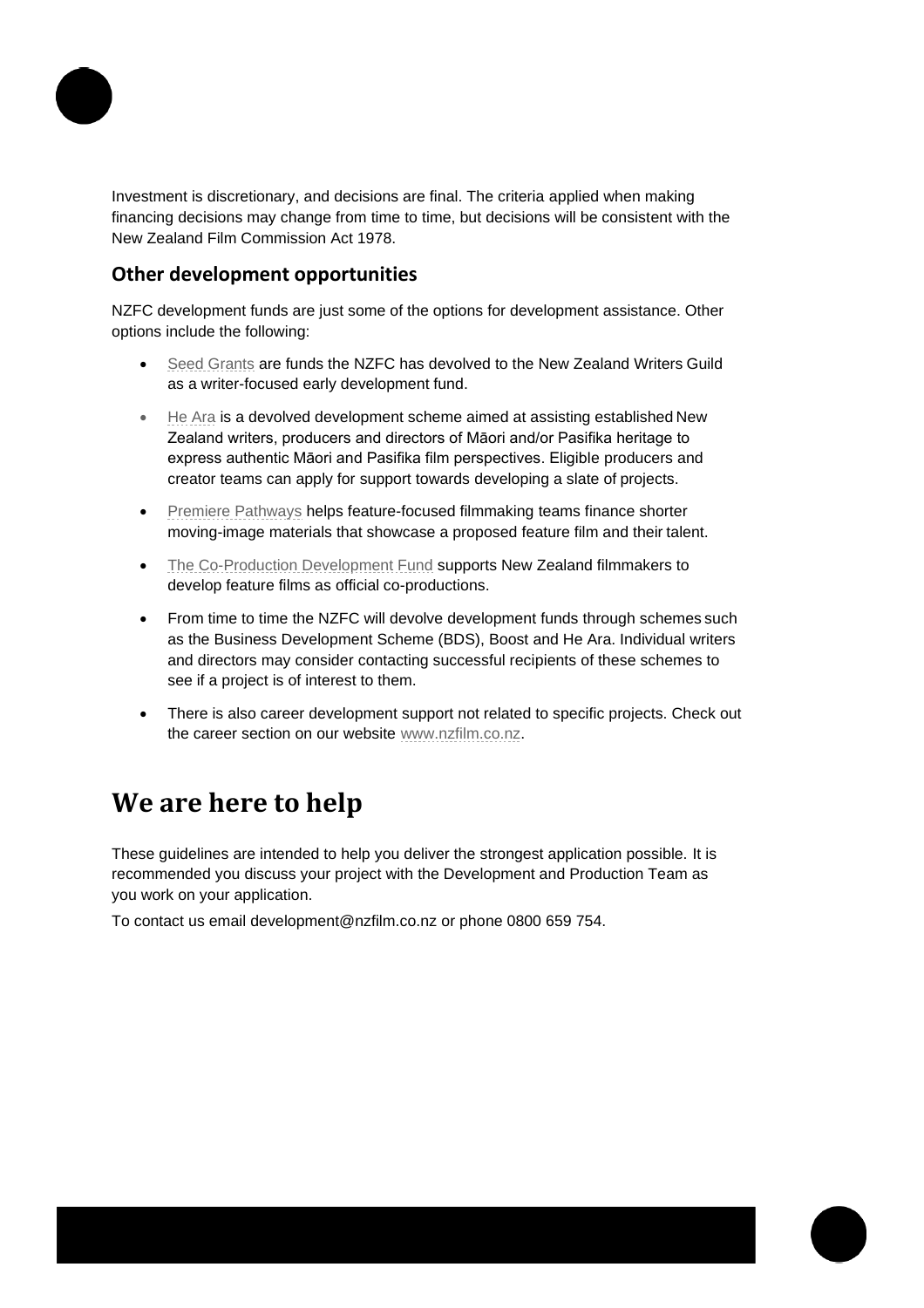# **Who can apply**

In order to be eligible for Development Financing, you must be a New Zealand citizen or permanent resident and your film must have significant New Zealand content. Read the *New Zealand Content information sheet* for more detail.

The lead applicant is usually the producer of the project in development (see *Producer attachment* below).

If the application is being made in the name of a company, it must be a New Zealand company; that is, the company must be incorporated and carrying out business in New Zealand, and its central management and control must be held by New Zealand citizens or permanent residents.

If your project is a co-production, it must still have a proportion of significant New Zealand content and an experienced producer who is a New Zealand citizen or permanent resident. Development Financing is generally only provided for New Zealand-based and/or New Zealander-specific development costs. Find out more about co-productions on our website [www.nzfilm.co.nz/international-productions/co-productions.](http://www.nzfilm.co.nz/international-productions/co-productions)

You must hold or share intellectual property rights for your project. Read the *Chain of Title information sheet* for more detail. Development Financing is not available for initial option fees.

You cannot apply for Development Financing if you have outstanding obligations under the Business Development Scheme (BDS).

### **Producer attachment**

You must have a New Zealand producer attached to the project, and the producer must be the person making the application for Development Financing. This recognises the need for one person to take overall responsibility for the project and the producer's critical role in providing creative guidance, film financing expertise and an overall strategy for the project. The person named as the lead producer in your application cannot be the same person as the writer or director.

It is best practice for the producer to have a limited liability company that is incorporated and carrying out business in New Zealand, though at the development stage this does not need to be a SPV (special purpose vehicle).

Keep in mind that the NZFC will be looking at the strengths and experience of the team as well as the potential of the idea. If your team is relatively inexperienced in feature film development and production, you may want to think about attaching another, more experienced, producer or executive producer to strengthen your application. You may want to discuss this with the Development and Production Team.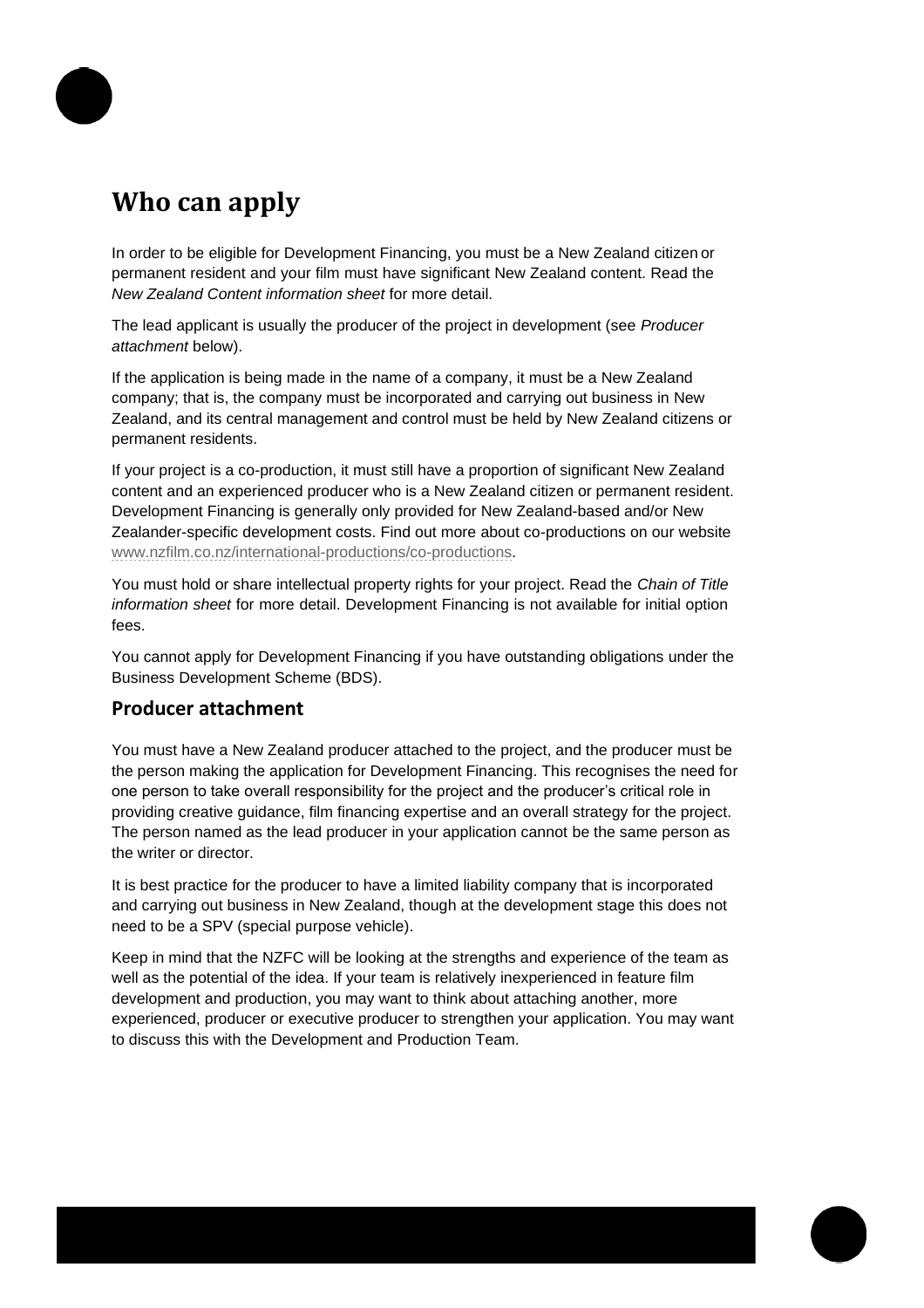

### **Repeat applications**

Please note that if you've applied for Development Financing for a project once and been unsuccessful, you can reapply after six months has passed and the project has been substantially changed, developed or reworked. If you have re-applied and been unsuccessful twice with the same project, you cannot apply for Early Development Financing for that project again.

# **What you can apply for**

You can apply directly for:

- Early Development Fund (EDF) up to \$60,000 in amounts of \$25,000 or less.
- Advanced Development Fund (ADF) up to \$80,000 including previous development financing (whether grants or loans), in amounts of \$30,000 or less.

You can only apply for actual and reasonable costs involved in the development of your project. There's a detailed list for each fund in the section on *What to include in your application*.

# **What you cannot apply for**

Development Financing is not available for:

- initial option payments;
- treatments;
- short film development;
- television programme development or production;
- development or production of any film intended to run at a duration of less than 90 minutes;
- capital works or acquisitions;
- equipment purchases; or
- projects that are part of formal academic assessment.

Retrospective applications will not be considered; you cannot apply for financing to cover costs you have already incurred.

# **How to apply**

**Apply through the online application portal at [https://funding.nzfilm.co.nz/.](https://funding.nzfilm.co.nz/)**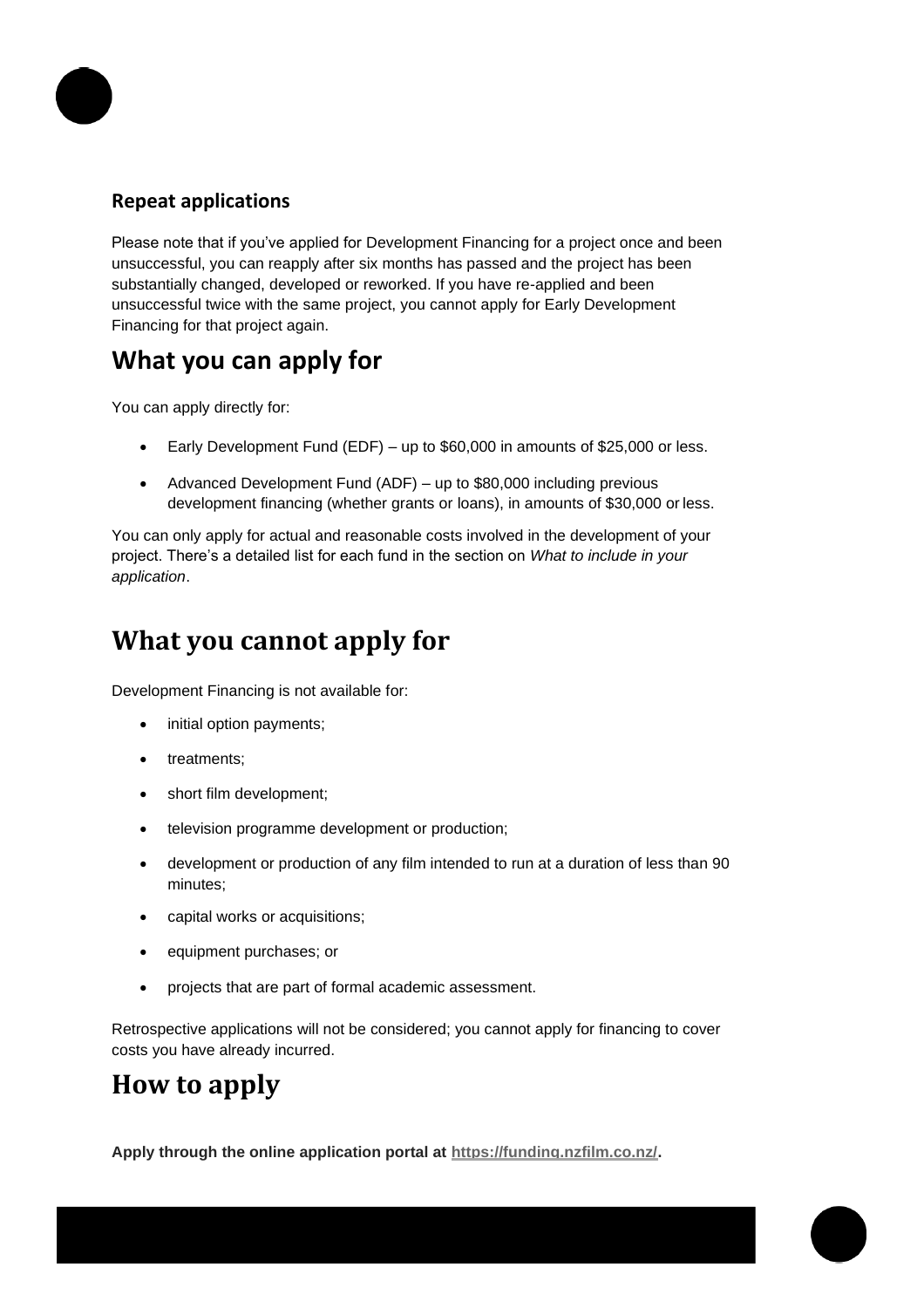

The eligible person must apply using the online application portal at [https://funding.nzfilm.co.nz/.](https://funding.nzfilm.co.nz/) `Search for 'Early Development Funding' and click 'New Application'. The form will take you step by step through the application process and prompt you to provide all the information we require.

If you are using the online application portal for the first time you will need to sign up for a new account. Be aware there can be up to a 24 hour wait while we set up your account however, in most cases the wait will be much shorter.

The deadlines for applications to be submitted are published on our website [\(www.nzfilm.co.nz/funding/key](http://www.nzfilm.co.nz/funding/key-dates)[dates\)](http://www.nzfilm.co.nz/funding/key-dates) and must be submitted by 1pm on the day. Late applications may not be accepted.

Allow time to complete your application.

**EDF** deadlines are on our website [www.nzfilm.co.nz/funding/feature-films/early](http://www.nzfilm.co.nz/funding/feature-films/early-development/early-development-fund)[development/early-development-fund. A](http://www.nzfilm.co.nz/funding/feature-films/early-development/early-development-fund)pplications must be received by **1pm** on the deadline day.

**ADF** applications can be made at any time but please call the Development and Production Team to discuss timing first.

Wherever possible, we encourage you to test the strength of both your application and script with an external reviewer before you send it to us. Services such as the [NZ Writers](http://www.nzwg.org.nz/) [Guild's \(NZWG\) script reader service and virtual writer groups \(Huddles\) a](http://www.nzwg.org.nz/)re a great way to strength-test your project in a supportive environment.

Getting a fresh pair of eyes to review and proofread your application is also recommended. You only get one chance to make a first impression.

It's important you provide as much information as you can to help us make a full and fair assessment. Late or incomplete applications will not be considered.

In the next section, we will walk you through the information required in your application.

You can apply for ADF at any time. Applications for EDF are considered in 'rounds' – about once every seven weeks. You can find out the deadline for the next round on our [website.](http://www.nzfilm.co.nz/funding/feature-films/early-development/early-development-fund)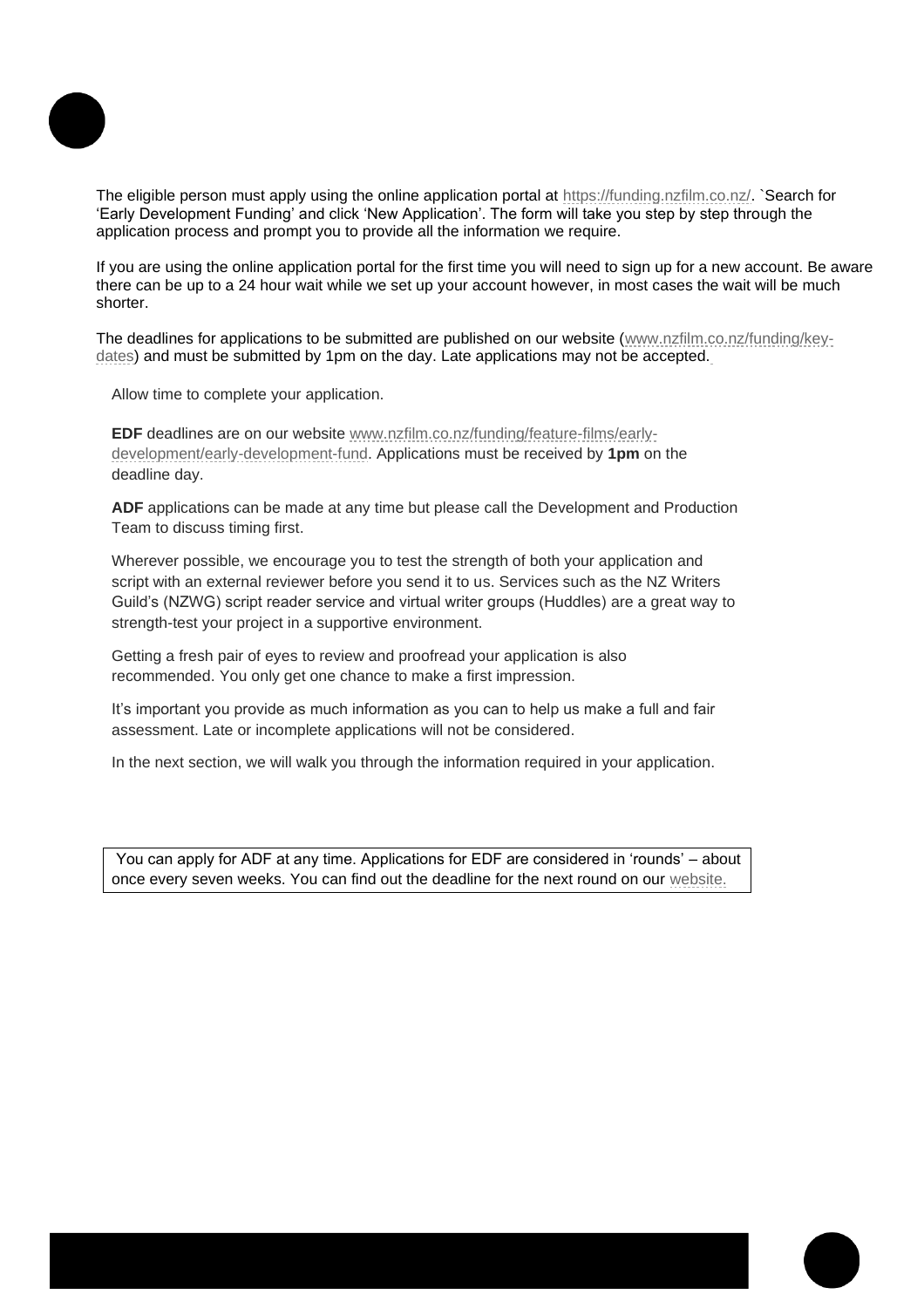# **What we are looking for**

Keep in mind hundreds of applications are received every year. Your application needs to make the best case for your project.

# **What to include in your application**

Your application has to make it easy for assessors to see that you are on your way towards developing an exciting idea into a great film that will contribute to a successful New Zealand film industry.

Remember, Development Financing for narrative feature films is organised in steps or stages.

#### **Early Development Fund**

At the first stage (EDF) your application should already demonstrate the foundations of a strong story for the big screen, with a compelling beginning, middle and end. It should also demonstrate that the team involved has the experience and ability to advance the project towards production.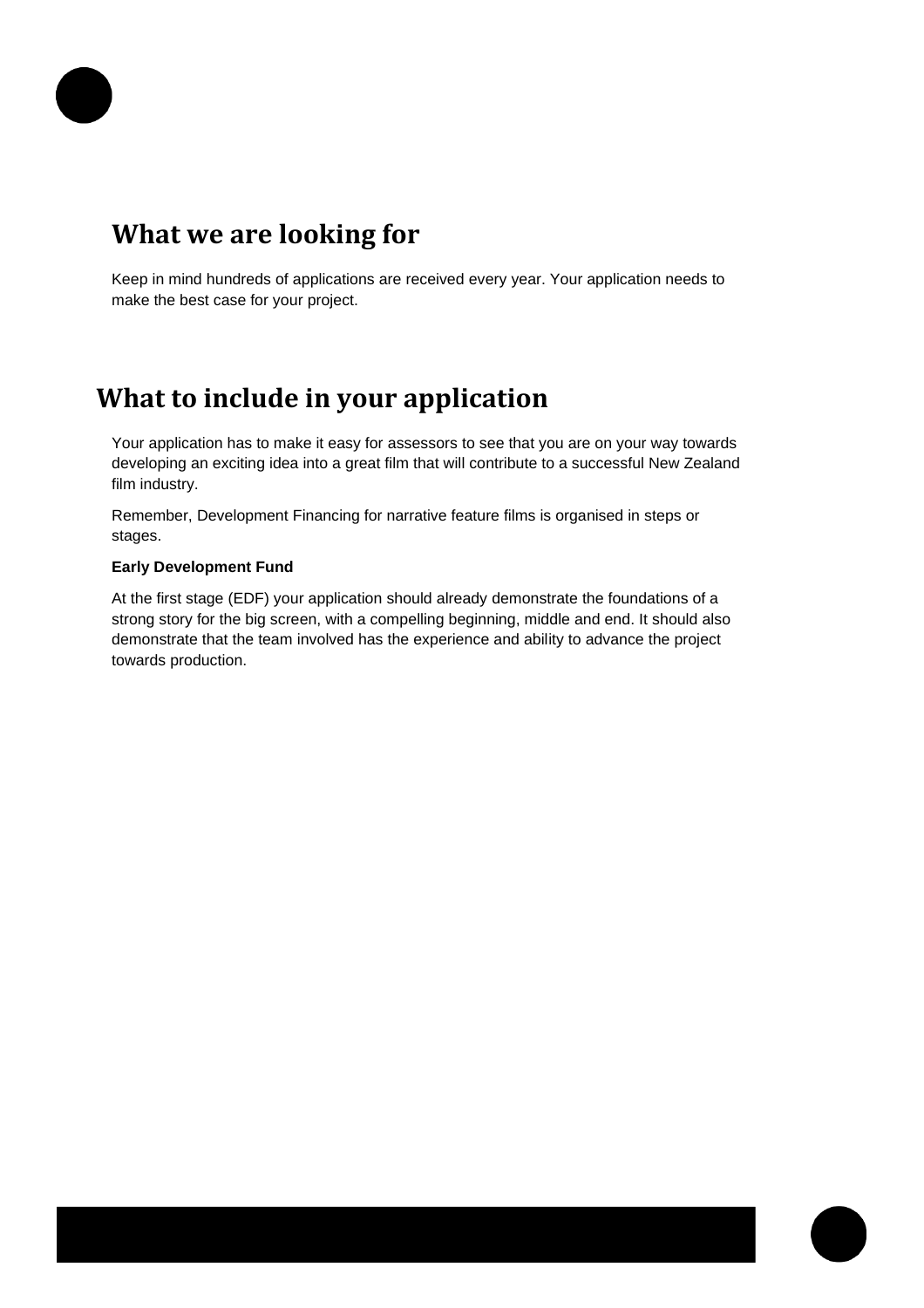

#### **Advanced Development Fund**

At the ADF stage you should be ready to take your script to market. Projects applying to the ADF are expected to have a clear strategy for packaging and financing the film.

#### **CEO Delegation**

You will only be advised to apply for CEOD financing if the Development and Production team agrees that your project is eligible and you have an urgent need for financing that falls outside the EDF or ADF criteria. If you are advised to apply, with a form and further details will be provided to you at that point.

The next sections provide detail about the information required for applications to the EDF and ADF and what we are looking for. The evaluation of applications is by its nature an inexact science, but the NZFC aims to be open and transparent about what is taken into account when making decisions.

# **Early Development Fund (EDF) application**

Allow yourself enough time to complete your application. Deadlines for applications are on our website [www.nzfilm.co.nz/funding/feature-films/early-development/early-development](http://www.nzfilm.co.nz/funding/feature-films/early-development/early-development-fund)[fund. A](http://www.nzfilm.co.nz/funding/feature-films/early-development/early-development-fund)pplications must be received by **1pm** on the deadline day. Late or incomplete applications will not be considered.

Here the information you will have to include with your application is set out, and below each section is what is looked for as your application is assessed.

# **What to include**

Your application will include the following sections:

- 1. Creative material
- 2. Team vision
- 3. Background
- 4. Budget and timeline
- 5. Key personnel
- 6. Rights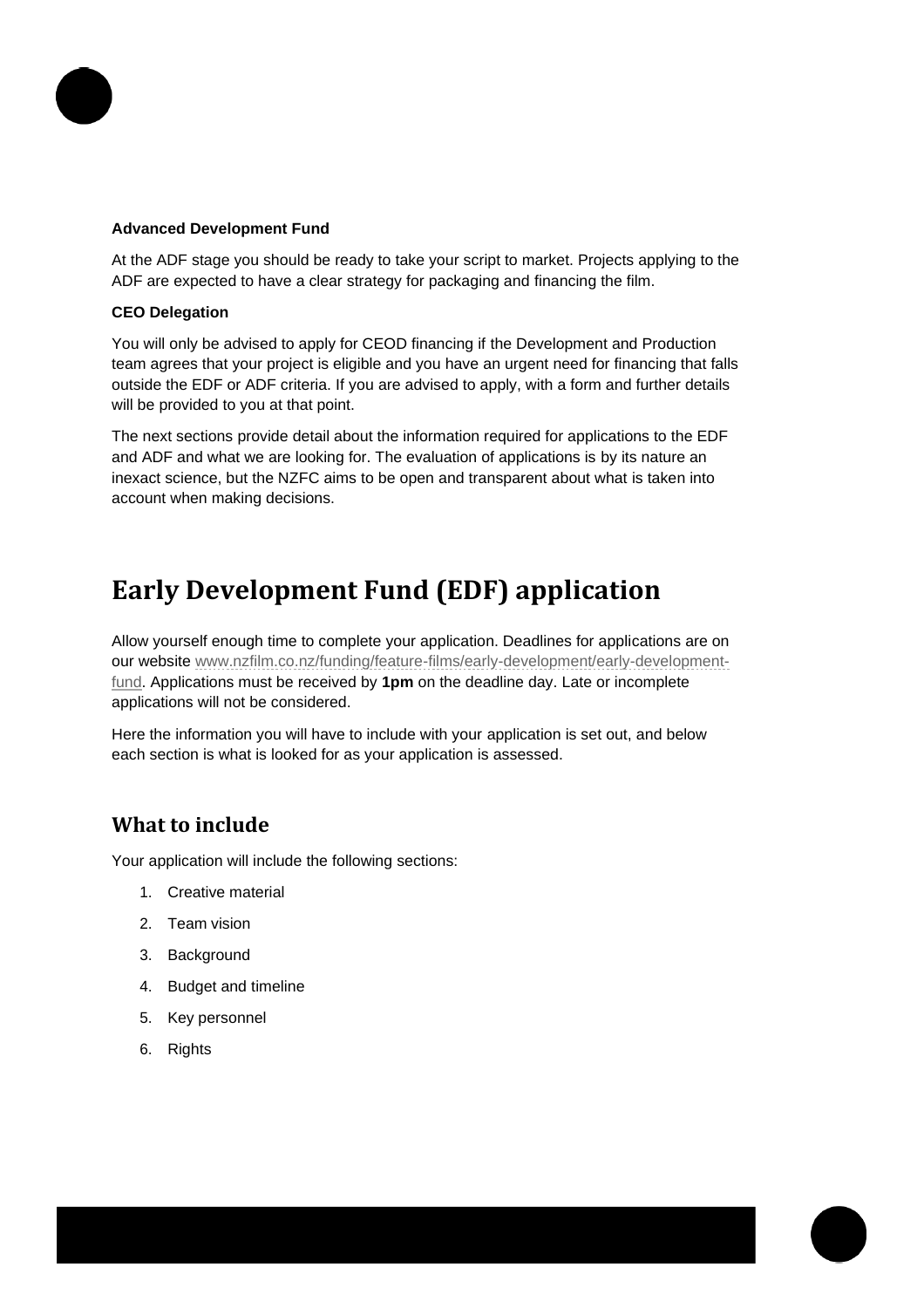# **1. Creative material**

#### **Logline**

You have to put your logline on the application coversheet. The logline is a statement, in 35 words or less, that reflects the narrative 'hook', premise or essential dramatic dilemma inherent in the proposed film. This is not a tagline for a movie poster, but rather a one or two-line summary of the film's essential storyline.

Keep in mind that the title and sometimes the logline of all funded projects will be published. If you want to keep any details confidential please let us know and provide another version for publication.

#### **Synopsis**

The synopsis is a highly condensed story outline of no more than one page that clearly reflects the dramatic spine of the film. It must touch on the film's tone, genre, emotional journey and key characters, and must include the film's ending.

#### **EITHER a draft script, OR, a treatment and screenwriting sample.**

The reality is that you will have done a certain amount of 'spec' work before making an EDF application. It is expected your script or treatment demonstrates that your great idea is already well on the way to becoming a compelling feature length story suitable for the big screen. EDF is not available for applicants still 'finding the idea' or struggling to translate that idea into a form that suggests it will become a compelling feature film.

#### **Draft script**

Your draft script of the proposed film should be about 90 to 120 pages in industry standard 12 pt courier.

#### **OR**

#### **Treatment and screenwriting sample**

Alternatively, you can provide a treatment, of five to 15 pages in industry standard 12 pt courier. This should deliver an outline of the core narrative story, including a beginning, middle and an end. The treatment should also convey the emotional journey, structure and genre, as well as something of the tone and characters. Shorter treatments must be just as compelling as those taking more pages.

Remember to tell us who wrote the treatment.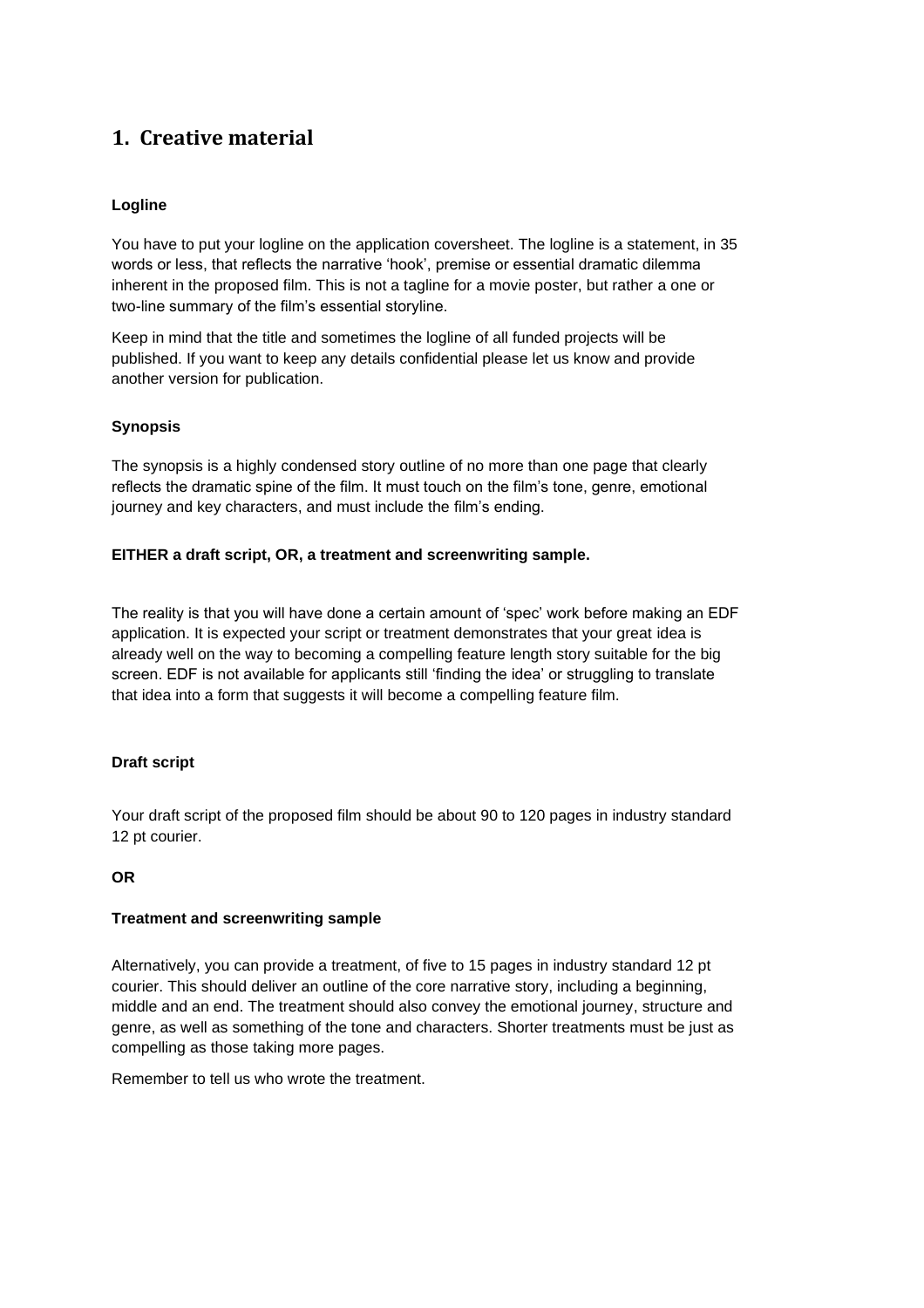

The treatment must be supported by a screenwriting sample (80-plus pages). The screenwriting sample should be the best example of the writer's feature-length screenwriting. The screenwriting sample might be a produced or un-produced feature-film screenplay written by the writer alone – that is, not co-written. We require the full draft of such a writing sample (in electronic PDF format). The producer's overview (see Team Vision) should include a note about the choice of the screenwriting sample, outlining why the writer is suited to the project and referring us to the strongest or most relevant sections or scenes (for example, the first act pp. 1-15).

You are welcome to include some scenes from the proposed project, but this does not replace the need for the feature screenwriting sample.

### **What we are looking for in your creative material**

ALL your creative material (logline, synopsis and script or treatment) will be assessed against the following questions:

- Is the premise strong, distinct and original?
- Does the story convey an emotional journey?
- Does this project have the potential to become a film that is distinctive, high impact and authentic?
- Does it have the potential to be culturally significant?
- Does it have the potential to achieve critical acclaim?
- Does it have the potential to achieve commercial success, attracting larger audiences to New Zealand films?

#### **Script OR treatment and screenwriting sample**

- Recognising that some projects will be at the early stage of script development, the draft script needs to deliver a convincing narrative idea, characters with distinctive voices, and show the potential for a compelling cinematic experience.
- We will be assessing whether there is a high quality of writing in the script and treatment.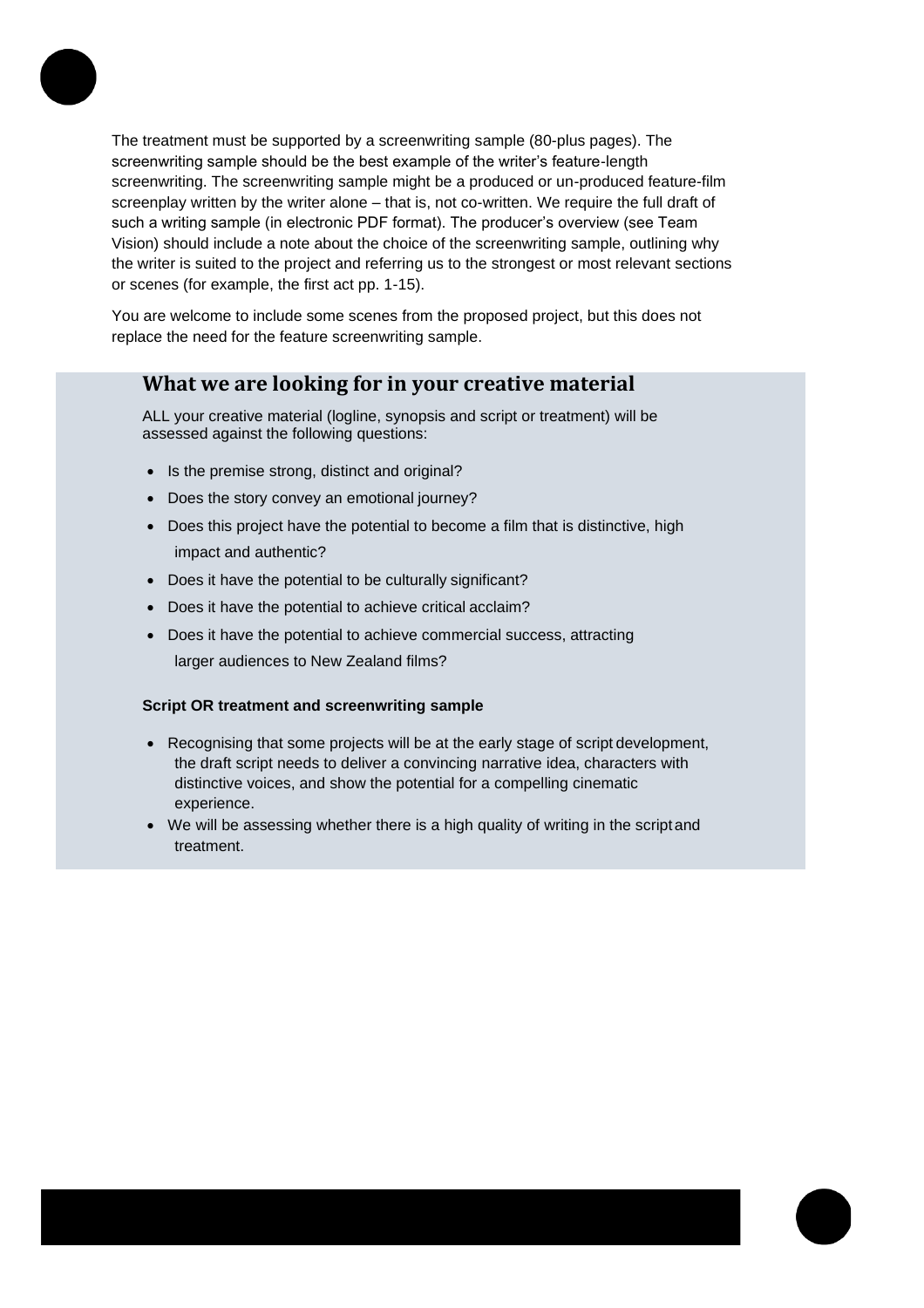# **1. Team vision**

Your team vision sets out how you (the producer) and your writer and director see your project developing.

#### Producer's overview

We would expect this to cover:

- the producer's vision for the film;
- what genre(s) you think the film best fits into, and why);
- who the intended audience is;
- what the expected scale of production is, along with some indication of a possible production financing strategy;
- the producer's assessment of the current stage of the script;
- the next steps required to move the project forward, including how the intended development process will work between the parties involved;
- if you are proposing to use a script consultant, please describe how you intend to work together; and
- a note about the screenwriting sample (see above).

#### Writer's script development notes

The writer's script development notes are a critical part of your application. These notes are where the writer critically evaluates both the strengths and weaknesses in the current draft and a plan to address such weaknesses in order to advance the script's development; for example, weaknesses in characterisation, in structure, or resolution.

#### Director's vision

If you have a director attached to your project, your application should include a written statement from the director demonstrating her/his understanding of the current stage of development, the project's strengths and weaknesses, and intentions for moving the project towards production readiness. The director's notes should provide a sense of the director's creative vision for the film, personal engagement with the themes, and how the director sees this story speaking to the intended audience.

# **What we are looking for in your team vision**

- What is the project's distinctiveness and quality in comparison to other projects funded by the NZFC in development and production?
- Is there depth and quality in the notes relating to future development of the screenplay and project overall?
- Has there been a degree of clear progress made since the previous application (if applicable)?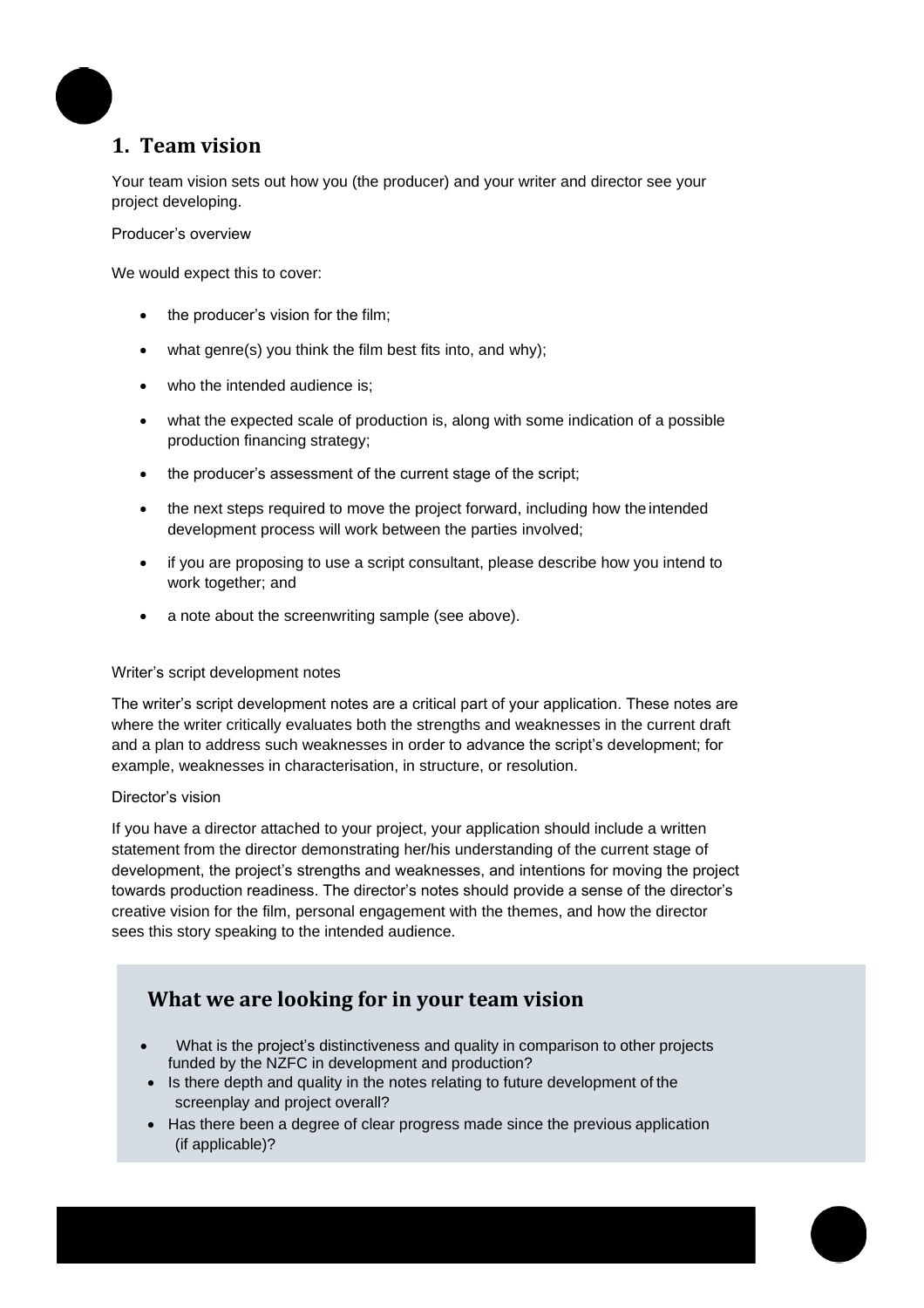

# 3. **Background**

#### **Project history**

The project history should be no more than two pages. It might include, among other things, the origins of the project, history of previous scripts or other creative development, any other past creative participants, and/or information about any underlying options.

#### **Other NZFC financing or support**

To be accountable for the taxpayers' money entrusted to us, the NZFC has to be able to verify what has happened as a result of any loan or grant.

Please list any other projects you as the applicant have in active development with the NZFC. If there are any outstanding reports or deliverables relating to those other projects, or any other NZFC grants, loans or equity, they should be delivered before, or alongside, this application. Note that you will be considered ineligible for funding if you have outstanding reports or deliverables or you are in breach of any contract with the NZFC.

### **What we are looking for in your background information**

This gives context to help understand how your team has been working together on the project.

- Have you fulfilled your obligations in relation to any other NZFC funding?
- How has any previous Development Financing been used to successfully advance the project?
- What's happened as a result of our previous support?

# **4. Budget and timeline**

#### **Detailed development budget**

You are applying for a grant to cover the actual and reasonable development costs of your project. Your budget is where you set out what you expect these costs to be. Please remember that you cannot apply for funding to cover costs you have already incurred.

The costs that you can include in your budget are:

- writer fees the [New Zealand Writers Guild rates](http://www.nzwg.org.nz/resources/faqs/your-rights/conditions/) are a good guide;
- **producer fees:**
- script consultant fees;
- script assessments;
- director fees (on projects where the writer is also the director you should not include a separate fee);
- script-related research costs;
- limited travel costs (for example where all team members do not live in the same city);
- legal costs;
- extensions to rights costs; and
- direct script and project-related overheads such as printing, couriers, phone etc.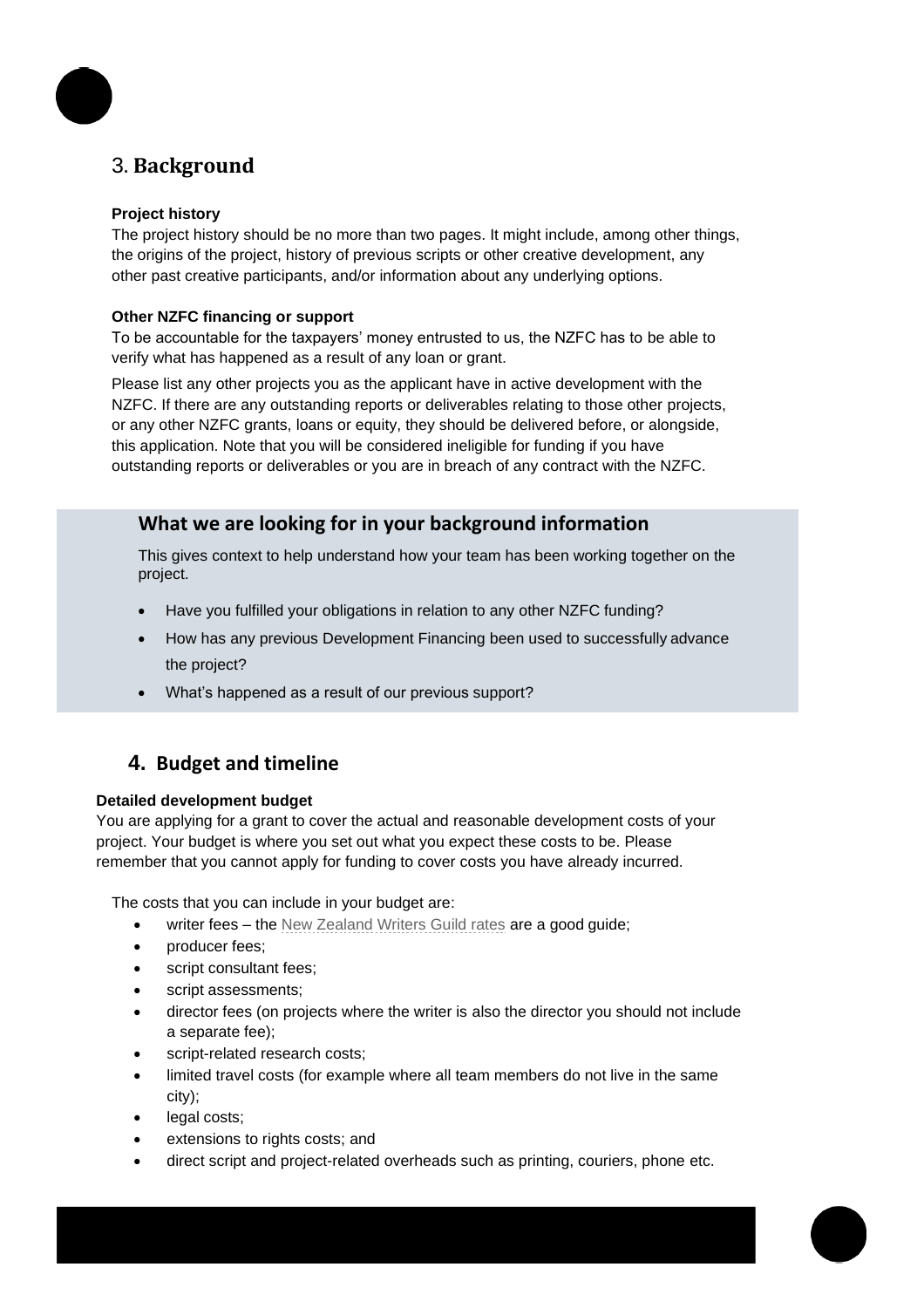

#### **Proposed development timeline**

This should set out your proposed timeline including the start and finish dates of the development work you are seeking support for, and any other milestones or dates you feel are relevant. As part of our Development Funding you are required to provide the deliverables (updated script/treatment and the required reports) to the NZFC by a certain date. This date will need to be reflected in your timeline. (see our *Grant Agreements information sheet* for more on reporting requirements).

#### **Expenditure to date**

You should provide details of all the money you have spent on developing your project so far, whether self-funded or not, including any previously received NZFC Development Financing, NZWG Seed Grant, He Ara Funding or, in the case of a proposed co-production, money from other financing bodies.

#### **What we are looking for in your development budget and timeline**

- Is the development budget realistic?
- Is the development timeline realistic and achievable?

### **5. Key personnel**

#### **CVs or bios of key people.**

Please provide a CV or bio (no more than one page each) for all individuals mentioned in the application including producers, writer, director (if attached) and any consultant and script editor who may be attached to the project.

If you mention any individual as providing support or advice, you must demonstrate what they will bring to the project, how they intend to work with you, and provide their letter of interest or a copy of their notes.

### **What we are looking for in your key personnel**

We are looking at the potential and experience of the team as well as the creative idea.

Be aware that, although NZFC may know of your work, we sometimes ask external assessors to review EDF applications and you should not assume they are necessarily aware of your previous work.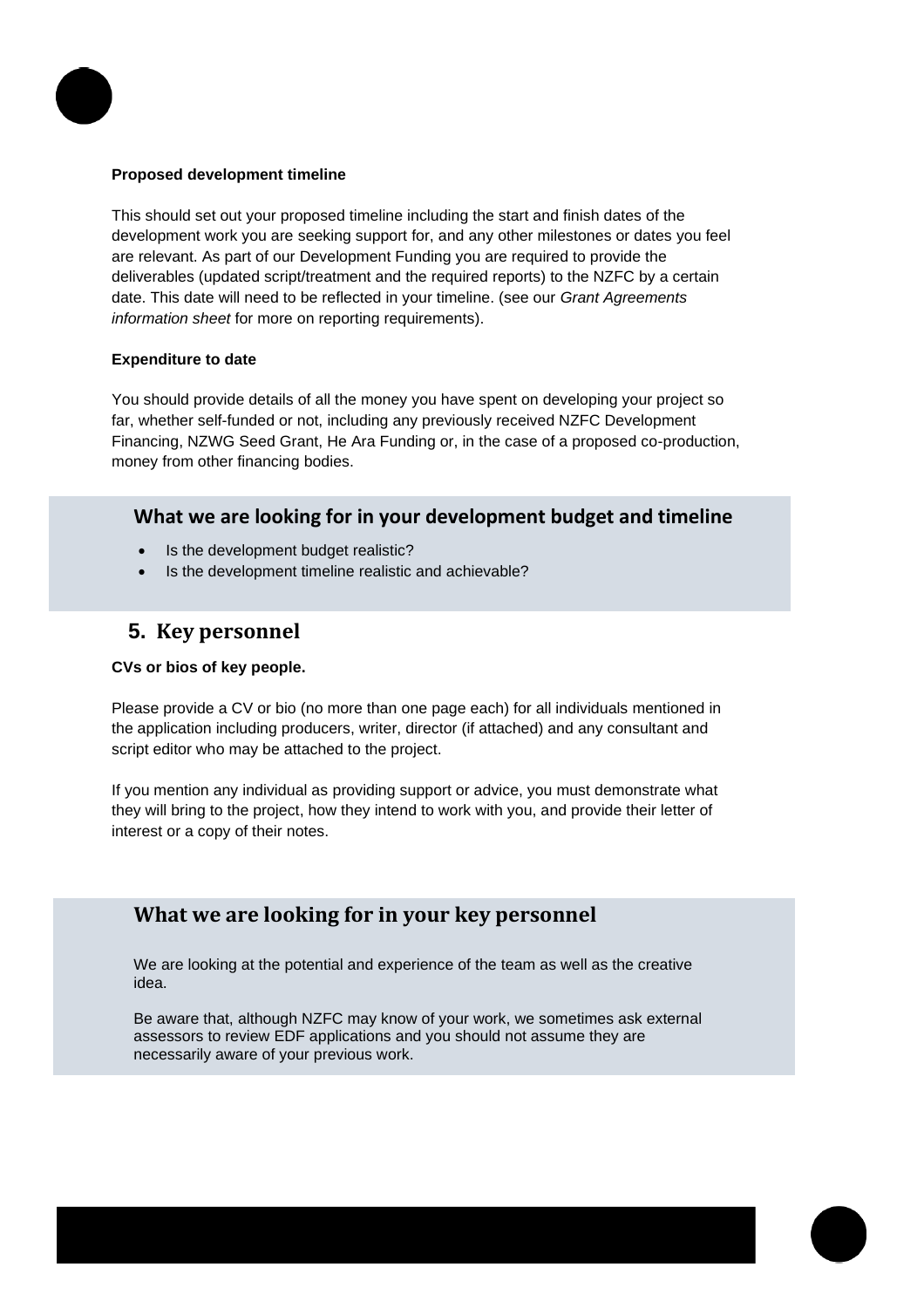# **6. Rights**

#### **Chain of Title**

You need to confirm that you have secured the necessary rights to develop the screenplay and made provision to purchase the rights to produce the film and exploit it worldwide.

Where the project's Development Funding reaches a cumulative total of over \$60,000 or reaches Advanced Development Funding (ADF) stage, the NZFC will need to review and approve your Chain of Title documentation. In addition, if there are concerns or queries about the Chain of Title for a project that has applied for funding, it may be required the Chain of Title be reviewed and approved before development funds are drawn down. See our *Chain of Title information sheet.*

#### **What we are looking for in your rights information**

We want to know that you have secured the necessary rights with written agreements between all parties and have sought professional advice if necessary. We don't need to approve the documents demonstrating Chain of Title for an EDF application but reserve the right to ask for them.

For further information, or to clarify requirements, please contact the Development and Production Team by email [development@nzfc.co.nz](mailto:development@nzfc.co.nz) or phone 0800 659 754.

# **Advanced Development Fund (ADF) application**

Applications can be made at any time but please call the Development and Production Team to discuss timing first, phone 0800 659 754.

This is the last step before your project goes into production, so you should have read the *NZFC Feature Film Production Financing Guidelines* and *Terms of Trade* to get a greater sense of the context for development and production financing decisions. When you apply to the ADF you must have a director on board.

You should apply for ADF to support the final development necessary to get your project production-ready, including a final polish or a production-specific rewrite of the script, and early pre-production activities such as budgeting, scheduling, financing and casting.

Here the information you will have to include with your application is set put and below each section is what we will be looked for in assessing your application. It is important to note that external assessors review these applications and may not be aware of your previous work.

If you have not previously applied to the EDF for your project, then you should read the previous section on what to include in your application, as it provides more definition of some requirements.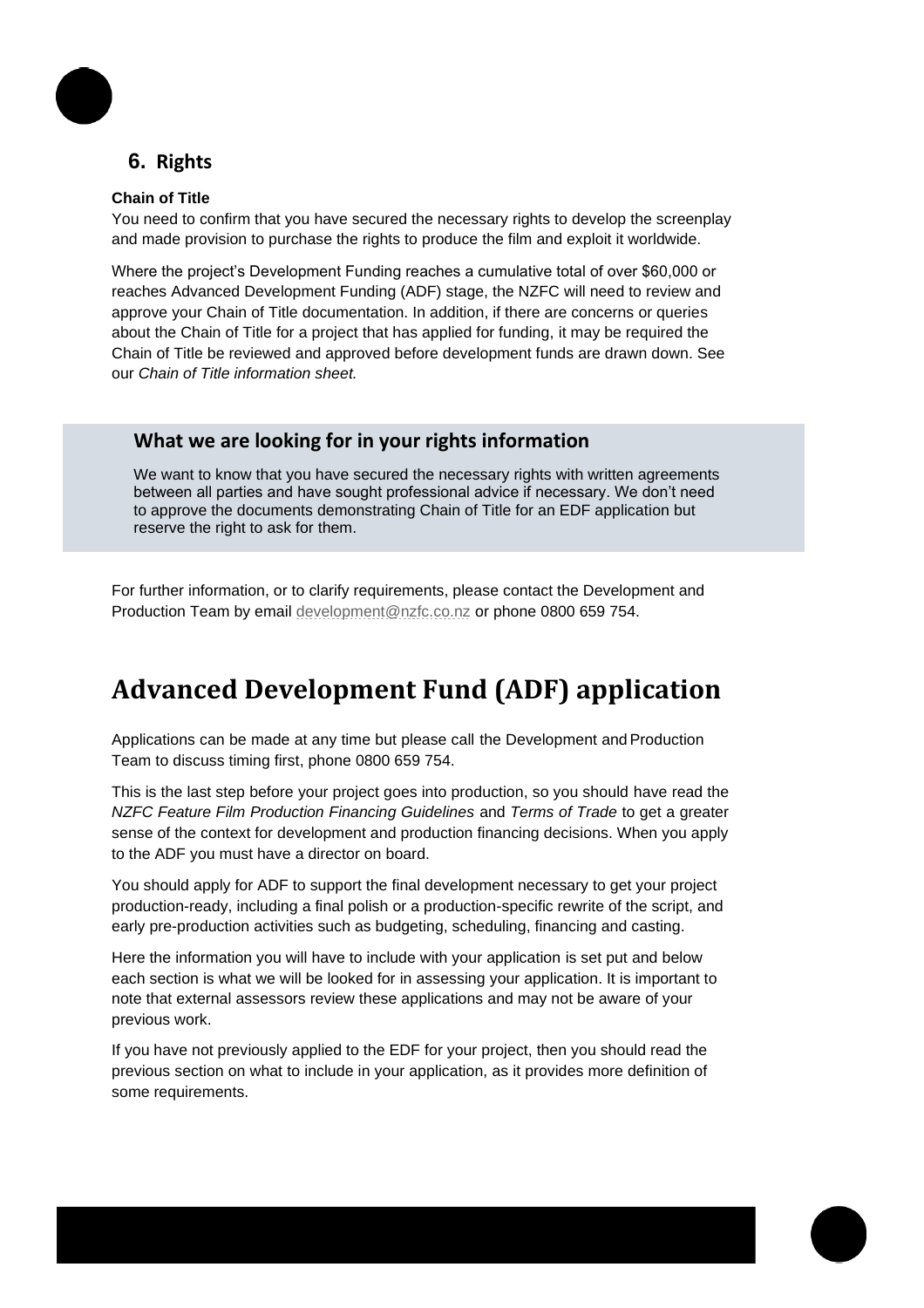

# **What to include**

Your application will include the following sections:

- 1. Creative material
- 2. Audience engagement
- 3. Background
- 4. Budget and timeline
- 5. Key personnel
- 6. Right

# **1. Creative material**

**Logline Synopsis Script**

Your script should be about 90 to 120 pages in industry standard 12 pt courier.

Producer's overview and development notes

Provide a written statement setting out the following:

- the producer's vision for the film;
- what genre(s) you think the film best fits into, and why);
- who the intended audience is;
- what the expected budget of the production is, the proposed finance strategy, and a timetable for attracting the finance;
- the producer's assessment of the current stage of the script;
- the next steps required to move the project forward, including how the intended development process will work between the parties involved;
- notes on directions for future development of the project from key team members relating to script, market, visualisation, packaging; and
- proposed cast and crew.

#### **Director's vision**

Similar to the EDF requirement this is a strongly articulated director's vision for the final film.

### **What we are looking for in your creative material**

ALL your creative material will be assessed against the following questions:

- Is this a strong script with theatrical potential?
- Does this project have the potential to become a film that is distinctive, high impact and authentic?
- Does it have the potential to be culturally significant?
- Does it have the potential to achieve critical acclaim?
- t have the potential to achieve commercial success, attracting larger audiences to New Zealand film?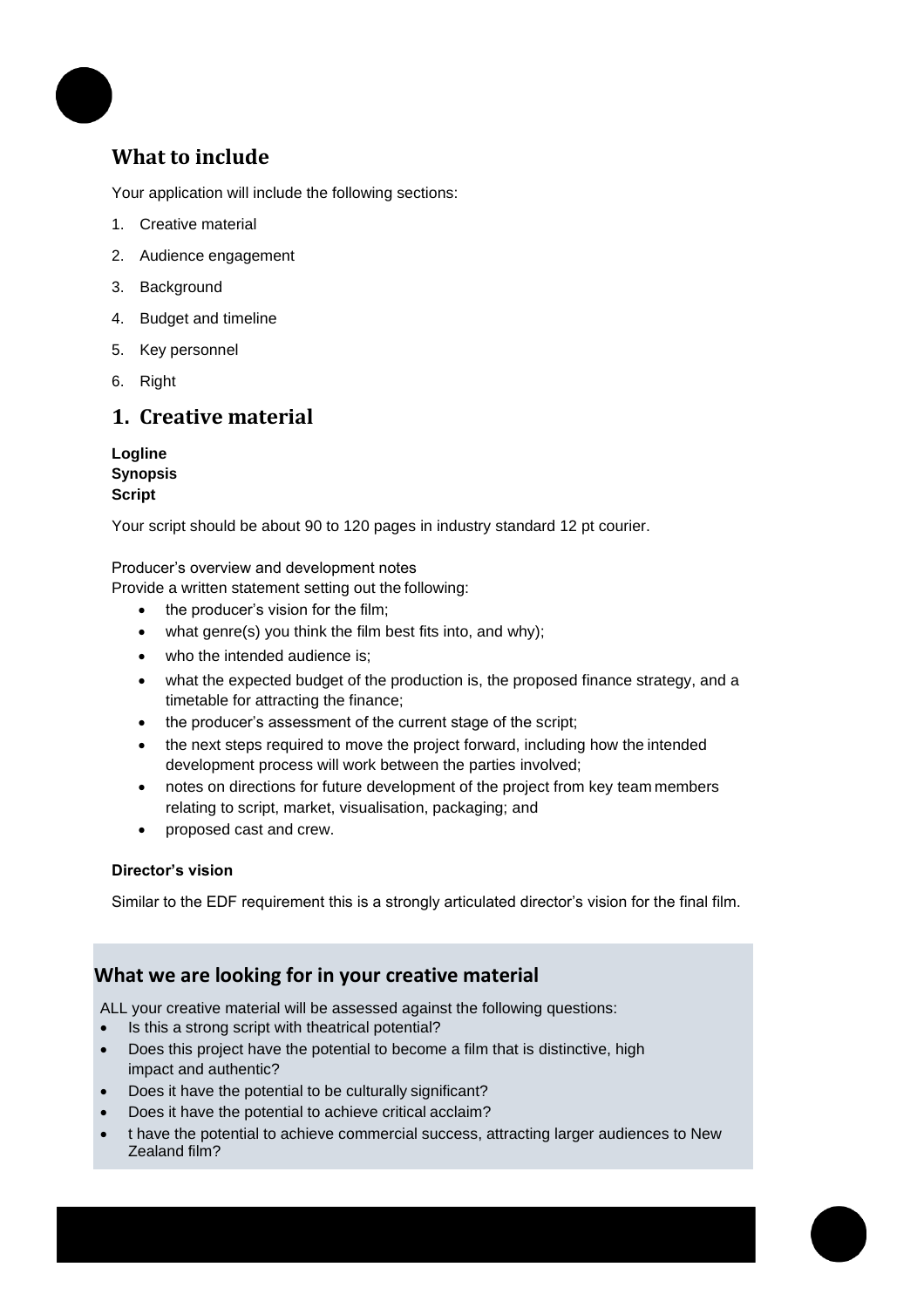

#### **Producer's overview and development notes**

- What is the project's distinctiveness and quality in comparison to other projects funded by the NZFC in development and production?
- Is the proposed scale of the film and financing strategy in line with market expectations?
- Is there depth and quality in the notes relating to future development of the screenplay and project overall?
- Has there been a degree of clear progress made since the previous application (if applicable)?
- What is the talent and experience of the proposed cast?
- A clear statement about the proposed financial structure for the film, and timetable to confirm this financing strategy.
- Is the anticipated NZFC production investment in proportion to the anticipated audience for the film?

### **2. Audience engagement notes**

Provide expanded notes on the target audience for the film, including the genre of the film in relation to this audience. You should also briefly set out your ambitions to connect to this audience. These notes should explain why you think the intended audience will be interested in this film. See the *Audience Engagement information sheet* for more information.

#### **What we are looking for in your audience engagement notes**

- Is there clarity about the intended audience for the film domestically?
- Is there clarity about the genre?
- Is there clarity throughout the application about the intended audience?
- Is there clarity about the international opportunities for the film?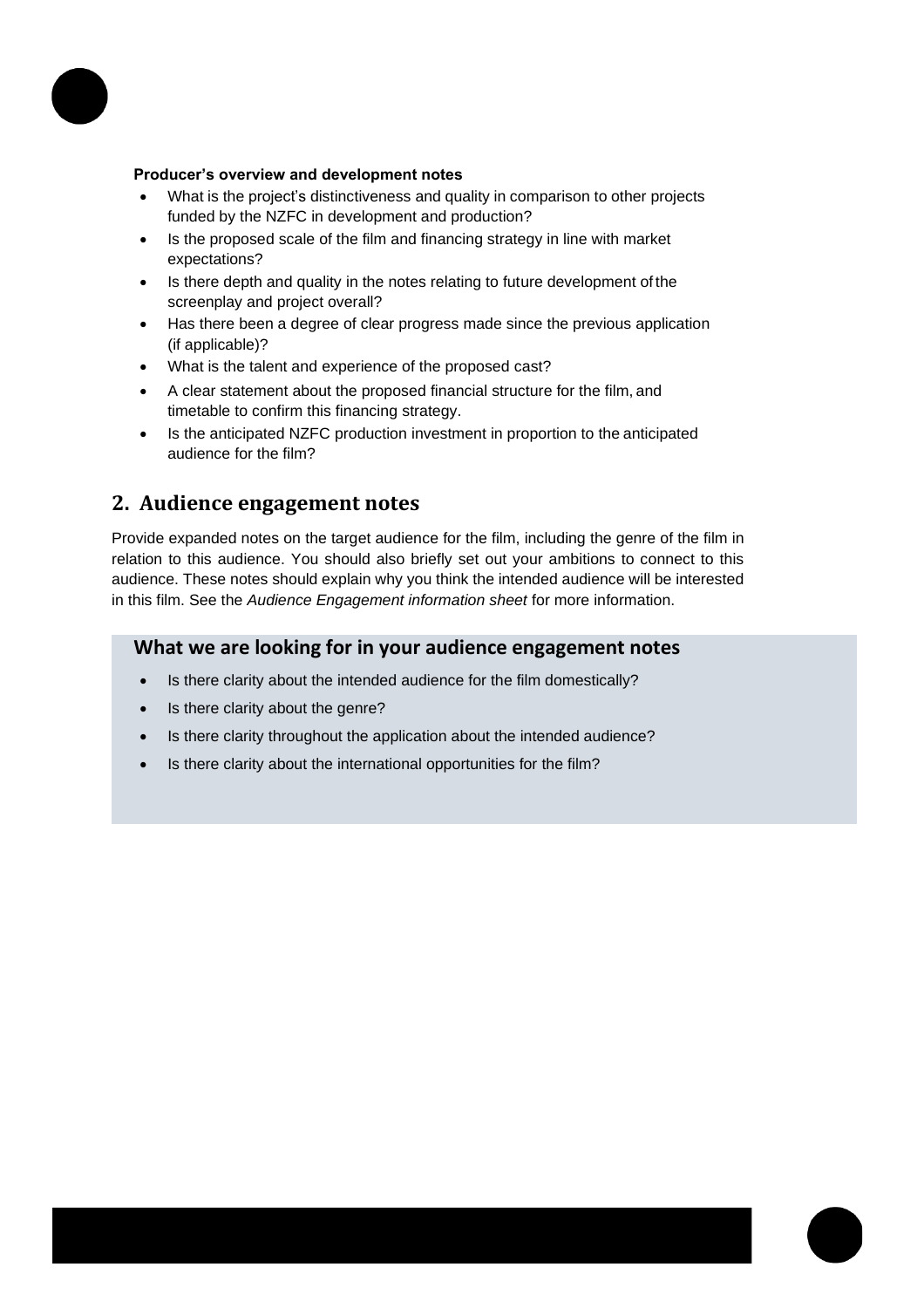# **3. Background**

#### **Project history**

The project history should be no more than two pages. It might include, among otherthings, the origins of the project, history of previous scripts or other creative development, any other past creative participants, and/or information about any underlying options.

#### **Other NZFC financing or support**

To be accountable for the taxpayers' money entrusted to us, the NZFC has to be able to verify what has happened as a result of any loan or grant.

Please list any other projects you as the applicant have in active development with the NZFC. If there are any outstanding reports or deliverables relating to those other projects, or any other NZFC grants, loans or equity, they should be delivered before, or alongside, this application. Note that you will be considered ineligible for funding if you have outstanding reports or deliverables or you are in breach of any contract with the NZFC.

### **What we are looking for in your background information**

This gives us context to help us understand how your team has been working together on the project.

- Have you fulfilled your obligations in relation to any other NZFC finding?
- How has any previous Development Financing been used to successfully advance the project?
- What's happened as a result of our previous support?

# **4. Development budget and timeline**

#### **Development budget**

Provide a detailed advanced development budget and an updated cost report outlining project development expenditure to date.

The costs that you can include in your budget are:

- storyboarding;
- packaging, financing, marketing and other related professional consulting expenses;
- preliminary casting;
- location scouting costs;
- preparation of advanced production budget and schedule;
- script rewrite or polish fees (the [New Zealand Writers Guild rates](http://www.nzwg.org.nz/resources/faqs/your-rights/conditions/) are a good guide);
- producer fees;
- script assessments;
- director fees;
- script-related research costs;
- travel costs (for purposes of financing, marketing, casting or script development);
- legal costs;
- extensions to rights costs; and
- direct script and project-related overheads such as printing, couriers, phone etc.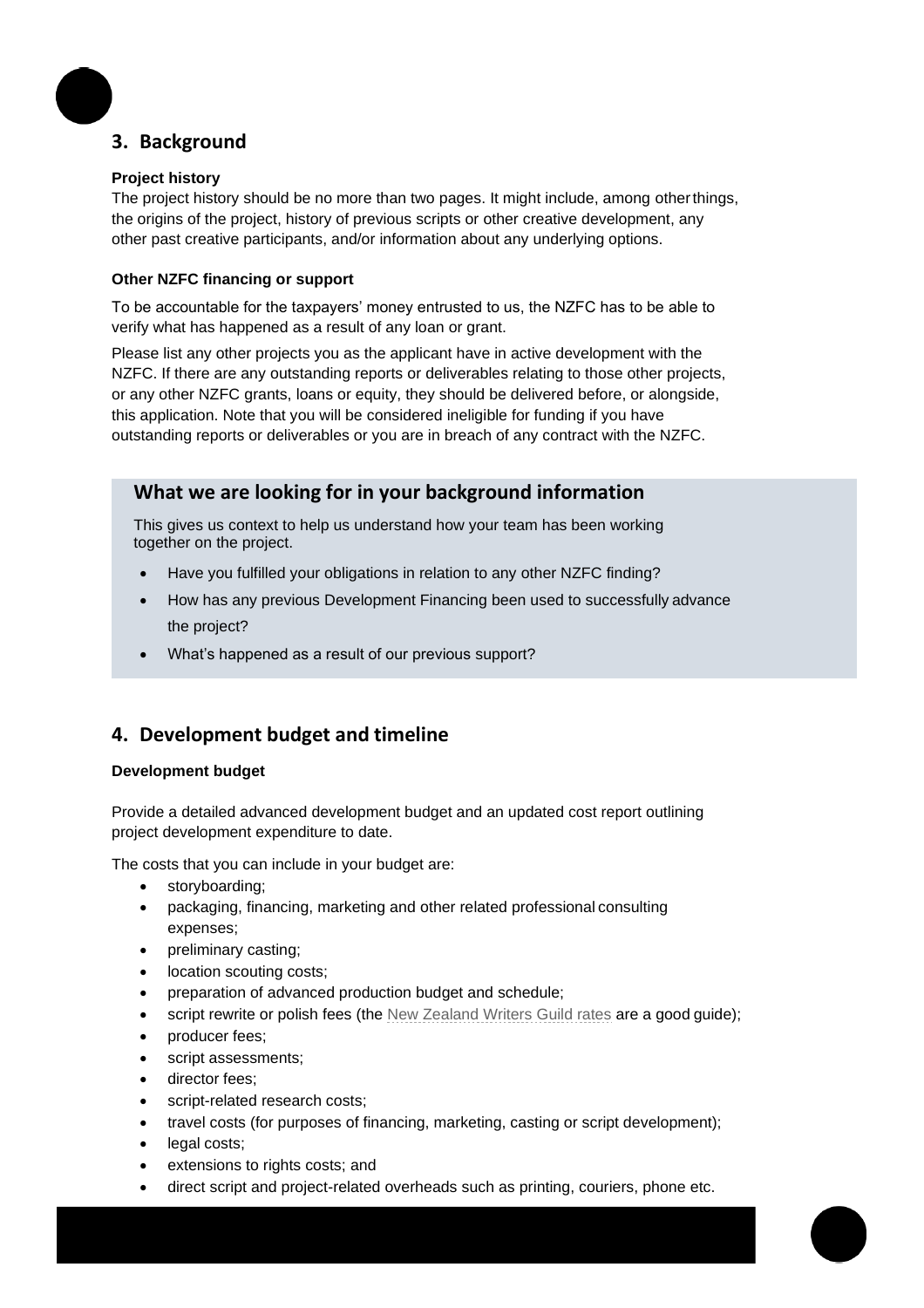

#### **Timeline**

Set out your anticipated timetable for advancing the project into production, including plans for travel costs etc associated with advanced development. As part of Development Funding you are required to provide the deliverables to the NZFC by a certain date. This date will need to be reflected in your timeline (see the *Grant Agreements information sheet*  for more on reporting requirements).

#### **Proposed draft production budget**

Provide a draft production budget top-sheet and/or preliminary production budget that supports the proposed scale of the film.

# **What we are looking for in your development budget and timeline**

- Are the costs set out in the development budget realistic and reasonable?
- Will Development Financing help advance the project to production-readiness?
- Is the development timeline realistic and achievable?

#### **5. Key personnel**

#### **CVs or bios of key people.**

Provide a CV or bio (no more than one page each) for all individuals mentioned in the application including producers, writers, the director and any consultant and script editor who may be attached to the project.

If you mention any individual as providing support or advice, you must demonstrate what they will bring to the project, how they intend to work with you, and provide their letter of interest or a copy of their notes.

#### **What we are looking for in your key personnel**

- What is the talent and experience of the team involved?
- Will the film develop the careers of the filmmakers involved?
- What is the possibility of key talent development?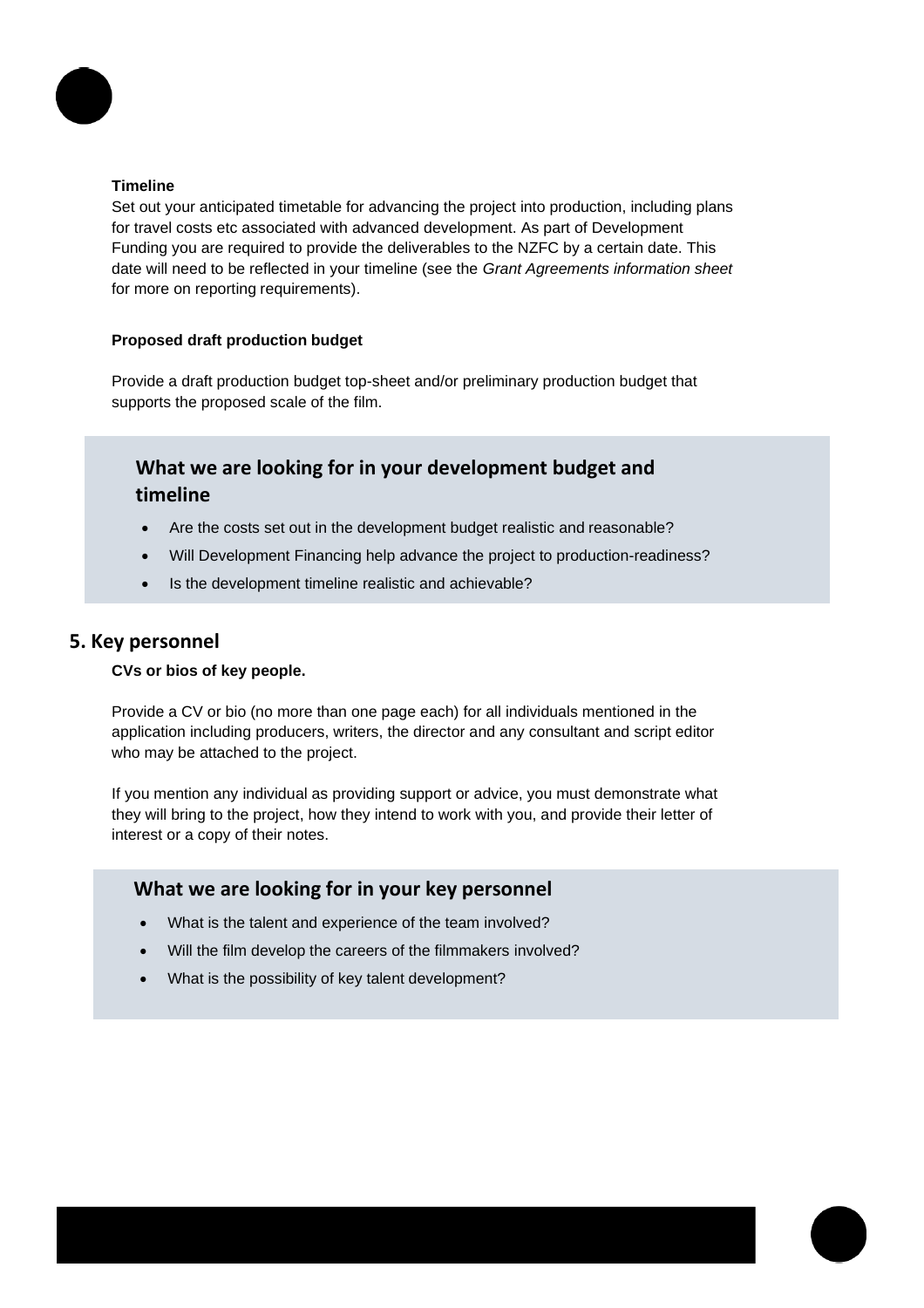# **6. Rights**

#### **Chain of Title**

You must demonstrate Chain of Title including, where appropriate, copies of any signed agreements. The NZFC will need to review and approve your Chain of Title documentation. See our *Chain of Title information sheet.*

### **What we are looking for in your rights information**

We need to see evidence that you hold or share the necessary rights to make and exploit the film worldwide. At ADF level the NZFC needs to see and approve all documents relating to the Chain of Title.

# **What happens to your application**

When your application is received, it will be checked for eligibility and that all relevant information is included. Once your application is confirmed as being eligible, you will be advised of a decision within six weeks.

The NZFC engages a range of local and international individuals who have various specialisations across the areas of development, finance, production and/or film licencing of screen content (External Assessors).

While some of these individuals specialise in specific areas (for example documentary, animation, interactive projects), all External Assessors provide a useful and an independent perspective on funding applications to NZFC staff.

Where relevant, an additional assessor with appropriate cultural knowledge and/or experience associated with an under-represented community may be engaged to provide valuable objective insight (Cultural Assessor). For example, if your project has Māori content or characters, the NZFC will seek an independent perspective considering our Te Rautaki Māori guidelines.

Please note that by submitting your application for funding from the NZFC, you acknowledge and agree that your application may be reviewed by external assessors, and you also accept that the identify of any particular assessor(s) used to assess your application will be kept strictly confidential to the NZFC and will not be released.

For the current list of External Assessors please visit our [website](https://www.nzfilm.co.nz/resources/external-assessor-process-production-and-development-funding) and declare any Conflicts of Interest you may have.

EDF decisions are made collectively by NZFC Development Team members with input from External Assessors.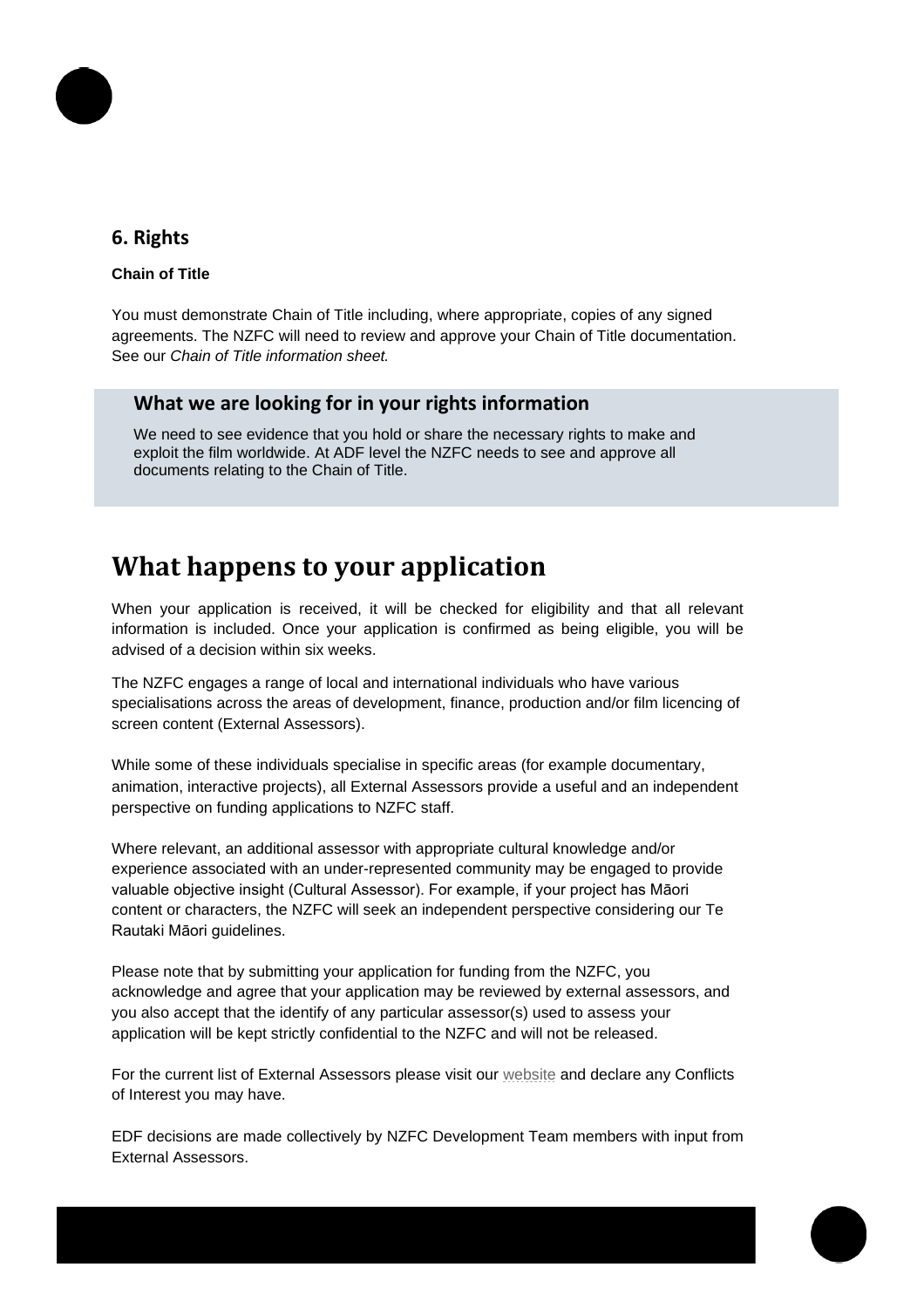ADF applications are considered by two NZFC senior managers, development staff, and one or two external industry professionals.

CEO Delegation applications are decided on by the CEO in consultation with the Development and Production Team.

If declined you are able to reapply once per project after 6 months has passed and the project has been substantially changed, developed or reworked. You are not able to reapply for a project that has been declined twice.

# **Next steps**

Applicants will be contacted as soon as possible after a decision is made.

You will receive an email notification with the decision.

If your application is not successful, the email will have a decision letter attached. Unfortunately, we are not able to provide headline feedback on the reasons for our decision.

If your application is successful, your letter will outline any conditions attached to the Development Financing and provide some feedback for the next stage of development.

We recommend you have a limited liability company as the NZFC will enter into a Development Grant Agreement with your company.

The Development Grant Agreement will outline the obligations and conditions of the grant, including regular reporting deadlines and deliverables. Make sure you read and understand this agreement.

See the *Grant Agreements information sheet* for more on the terms and conditions.